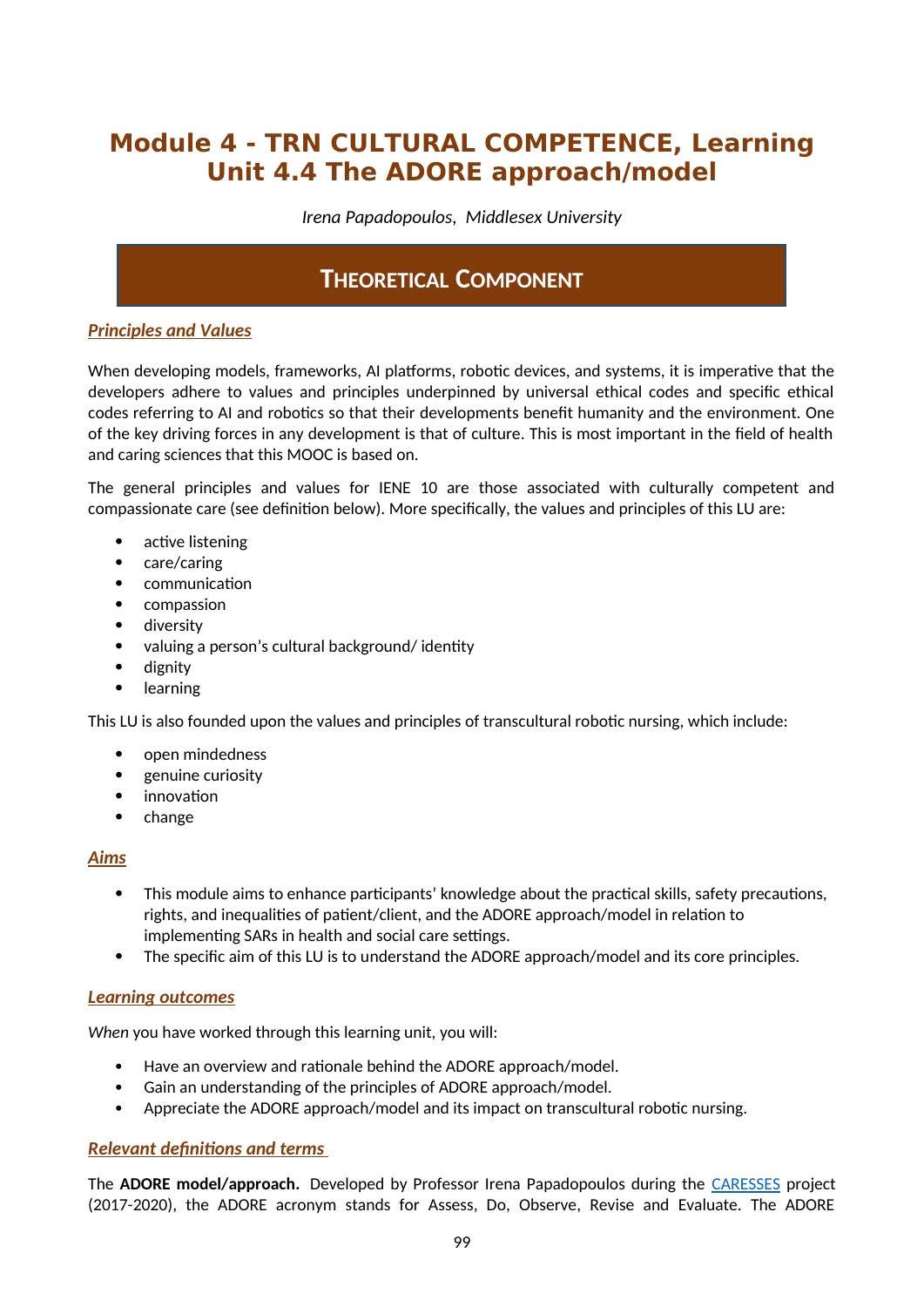model/approach helps the robot to understand the cultural aspects and importance of the humans' actions, processes and decisions, all of which are essential to transcultural robotic nursing. The robot can use ADORE steps to make its cultural assessment (A), act on it (D), observe the results (O), if needed revise its actions (R) and then evaluate the outcome (E). ( $Papadopoulos et al., 2022$ )

**Culturally competent compassion.** The human quality of understanding the suffering of others and wanting to do something about it using culturally appropriate and acceptable nursing interventions. This takes into consideration both the patients' and the carers' cultural backgrounds as well as the context in which care is given [\(Papadopoulos, 2011\)](https://www.researchgate.net/publication/303885059_Courage_Compassion_and_Cultural_Competence_The_Anna_Reynvaan_Lecture_2011?_iepl%5BgeneralViewId%5D=yhV21bGZnkjrK3PdAUFayhWJxbdyCA5u151W&_iepl%5Bcontexts%5D%5B0%5D=searchReact&_iepl%5BviewId%5D=w1qPR81SRTbBSJYMoXa3g4iPMlqOXLBJCVWj&_iepl%5BsearchType%5D=publication&_iepl%5Bdata%5D%5BcountLessEqual20%5D=1&_iepl%5Bdata%5D%5BinteractedWithPosition1%5D=1&_iepl%5Bdata%5D%5BwithoutEnrichment%5D=1&_iepl%5Bposition%5D=1&_iepl%5BrgKey%5D=PB%3A303885059&_iepl%5BtargetEntityId%5D=PB%3A303885059&_iepl%5BinteractionType%5D=publicationTitle)

**Culturally Competent Socially Assistive Robots.** This term refers to AI-based, autonomous, often humanoid, socially assistive robots that are programmed with cultural knowledge in relation to specific cultures, so to be able to interact in a culturally sensitive way with users as well as acquire increasing information about users' culture as they interact with them. Culturally competent socially assistive robots are not currently in use yet.

**Cultural Robotic Knowledge**. Culturally knowledgeable socially assistive robots combine concepts, principles, values, theories, practices, behaviours, and properties from a number of disciplines such as computer sciences, robotic engineering, anthropology, sociology, psychology, caring sciences, and cultural studies, to enable robots to perform task and communicate with humans in culturally appropriate ways Papadopoulos I. & Sgorbissa A., 2021).

**Cultural trigger theory.** This theory is closely related to the ADORE model/approach. Papadopoulos (2018) expanded the notion attributed to Hall (1976) who used the metaphor of an iceberg to explain culture. He suggested that only 5-10% of a person's culture is visible in the part of the iceberg which is above the waterline, while 90-95% remains invisible below the iceberg's waterline. Cultural values, perceptions, attitudes, etc., which are the powerful drivers of our culture, are invisible to others and ourselves as they are located under the waterline. Papadopoulos  $(2018)$  $(2018)$  $(2018)$  posited that the subconscious and invisible components of our culture can float to the top of the iceberg if they are triggered, and manifest themselves as cultural behaviours. Events, humans, and robots can trigger these behaviours which they can then observe and react to. In this way, a robot can use the ADORE approach to make its assessment, act on it, observe the results, if needed revise its actions, and then evaluate the outcome.

**Non-verbal Communication**. The complex set of ways in which we communicate in forms different from our actual language. Non-verbal communication largely consists in our body language, such as postures, facial expressions, eye gaze, gestures, proxemics, haptics, appearance. Non-verbal communication can however also include paralinguistics (i.e., vocal communication separated from actual languages, such as voice volume, pitch, intonation etc.) and symbolic communications, with objects and images.

**Proxemics**. The study of personal space and physical distance between individuals in social interactions and situations. In human-robot interactions, the robot proxemics behaviour refers to its capacity to follow users' socio-cultural norms in establishing appropriate physical and psychological distancing. This capacity is central for the robot to better integrate into the human physical and social environment. Proxemics is a form of non-verbal communication.

**Socially Assistive Humanoid Robot**: Robots embodied as humans, programmed to interact with users through engaging in social interaction, with the involvement of gestures, speech, emotional expression, and other actions. Socially assistive humanoid robots are Socially Assistive Robots which in addition adopt the appearance of humans. Anthropomorphic robots and androids are robots with an enhanced, sometimes very realistic, human-likeness.

## *What the research says*

 **Papadopoulos, I. (2018). Culturally Competent Compassion. Routledge.** A very useful and accessible book that brings together crucially important topics of cultural competence and compassion for the first time. The book defines 'culturally competent compassion' as the ability to understand the suffering of others and wanting to do something about it using culturally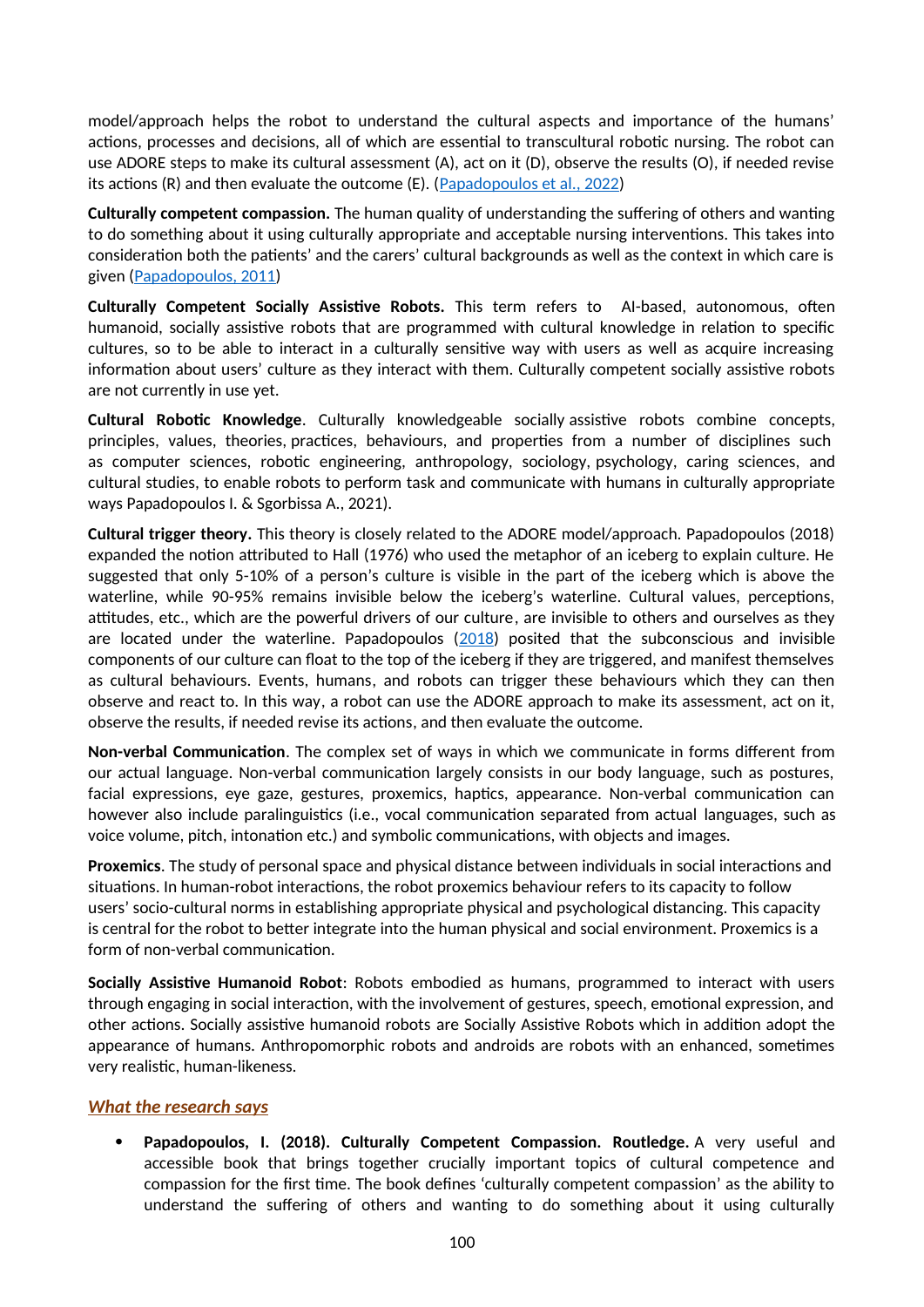appropriate and acceptable caring interventions. It also explores how to practise culturally competent compassion in healthcare settings. Available [here](https://www.routledge.com/Culturally-Competent-Compassion-A-Guide-for-Healthcare-Students-and-Practitioners/Papadopoulos/p/book/9781138674905)**.** 

- **CARESSES project website, in particular the project research outputs**. Available [here](http://caressesrobot.org/en/category/research/). Below, a selection of 2 articles stemming from this project is provided.
	- o **Bruno, B., Chong, N. Y., Kamide, H., Kanoria, S., J. Lee, Lim, Y., Pandey, A. K., Papadopoulos, C., Papadopoulos, I., Pecora, F., Saffiotti, A. and Sgorbissa, A. (2017) Paving the way for culturally competent robots: a position paper, RO-MAN 2017, Lisbon.** Cultural competence is a well-known requirement for effective healthcare, widely investigated in the nursing literature. This paper claims that personal assistive robots should likewise be culturally competent, aware of general cultural characteristics and the different forms they take in different individuals, and sensitive to cultural differences while perceiving, reasoning, and acting. Drawing inspiration from existing guidelines for culturally competent healthcare and the state-of-the-art in culturally competent robotics, the authors identify the key robot capabilities which enable culturally competent behaviours and discuss methodologies for their development and evaluation. Available [here](https://www.researchgate.net/publication/319904421_Paving_the_Way_for_Culturally_Competent_Robots_a_Position_Paper).
	- o **Bruno, B., Recchiuto, C., Papadopoulos, I., Saffiotti, A., Koulouglioti, C., Menicatti, R., F. Mastrogiovanni, F., Zaccaria, R., Sgorbissa A. (2019) Knowledge Representation for Culturally Competent Personal Robots – Requirement, design principles, implementation, and assessment,** *International Journal of Social Robotics***, 11(3), pp. 515-538.** Culture, intended as the set of beliefs, values, ideas, language, norms, and customs which compose a person's life, is an essential element to know by any robot for personal assistance. Culture, intended as that person's background, can be an invaluable source of information to drive and speed up the process of discovering and adapting to the person's habits, preferences, and needs. This article discusses the requirements posed by cultural competence on the knowledge management system of a robot. Available [here](https://www.researchgate.net/publication/330691365_Knowledge_Representation_for_Culturally_Competent_Personal_Robots_Requirements_Design_Principles_Implementation_and_Assessment).
- **Hanley J. (undated) Beyond the tip of the iceberg: Five Stages toward Cultural Competence.** Understanding the cultures of those we serve requires more than words and good intentions. The journey toward cultural competence requires the willingness to learn from one's experiences and act. This article explains the cultural iceberg theory as well as the steps needed for the development of cultural competence. Available [here.](https://www.aacu.org/sites/default/files/files/hips/Beyondthetipoftheiceberg.pdf)
- **Iceberg Model of Culture by Edward T Hall (2017).** This is an informative YouTube short video (1.12 mins) clearly and concisely explaining the cultural iceberg theory. Available [here](https://www.youtube.com/watch?v=u37t0u-4BTI).
- **Papadopoulos I., and Koulouglioti C. (2022). From stories to scenarios and guidelines for the programming of culturally competent, socially assistive robots, in Transcultural Artificial Intelligence And Robotics In Health And Social Care Book authors: I. Papadopoulos, C. Koulouglioti, C. Papadopoulos, A. Sgorbissa. Publisher: Elsevier (available in 2022).** This chapter describes in detail the processes involved in the development of theories and tools which were used to collect and analyse data to help the production of and evaluation of the interim and final guidelines. The chapter introduces the ADORE model, which enables the robot to capture culturespecific information about the user, thus avoiding stereotypical culture-generic information. The Cultural Iceberg Trigger theory is also introduced and explained. This theory enables the researchers to explore and capture the enactment of behaviours that represent the human subconscious cultural values, beliefs, and perceptions. Both theories were used to develop tools for data collection and analysis of an observational study which is discussed in this chapter. Available [here](https://www.elsevier.com/books/transcultural-artificial-intelligence-and-robotics-in-health-and-social-care/papadopoulos/978-0-323-90407-0?fbclid=IwAR3ai75DDVBMmmc6-3FD4EYzVHAo7NgzlG47vEObrWzrs2pAU_8mHoRqdew).

*What do national legislation and international/European treaties and conventions say on the topic?*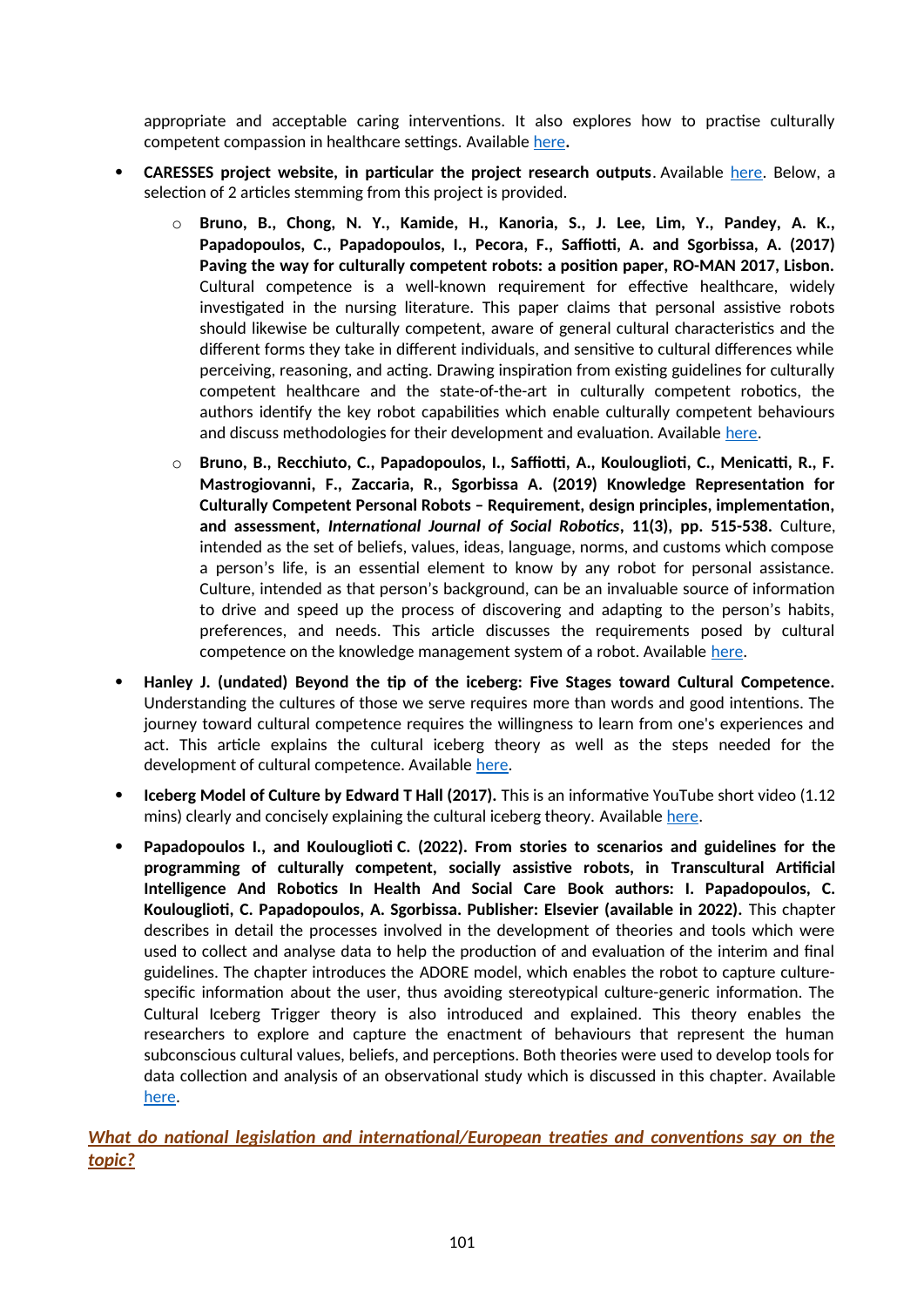As the ADORE model/approach was developed to enable the use of robots in a specific project, there are no European or international treaties and conventions written about it. Specifically, ADORE aims to enhance the quality of life for older people and help them retain as much independence as possible. However, the aim of the ADORE is compatible with many guidelines and policies the participants would have come across in the previous learning units. For example, the following principles adopted by ADORE are either explicit or implicit in them: (1) technology shall take into account cultural diversity, (2) technology shall be equally accessible to people from different cultures, (3) stereotyping shall be avoided in AII and robotic developments.

**German Ethics Council (2020). Robotics for Good Care: Opinion. Berlin.** A recent publication from the German Ethics Council also refers to these and other principles, and it is worth reading by participants who have the time and wish to expand their knowledge. Available [here](https://www.ethikrat.org/fileadmin/Publikationen/Stellungnahmen/englisch/opinion-robotics-for-good-care.pdf).

## **PRACTICAL COMPONENT**

## *Learning Activities*

Activity 1: Mrs Khan's headache

 Please, read the following dialogue between a robot and Mrs Khan, an older woman who lives alone. She has one son and a daughter who are married but live in another town. Then answer the questions which are after the dialogue.

ROBOT: Mrs Khan, you are very quiet today, can I play some cheerful Pakistani songs for you? MRS KHAN: No thank you, I am quiet because I have a bad headache. ROBOT: You have a headache. I will bring you some water so you can take a headache tablet. MRS KHAN: Thank you. You are very helpful. ROBOT: I will ask you if your headache is better in half an hour. MRS KHAN: I hope you are right. I will let you know.

- Questions:
	- o What was the robot trying to do in the above dialogue?
	- o What stages of the ADORE model did the robot use during the dialogue?
- Resource needed. Word or similar writing software, or paper and pencil.
- Duration of activity: 10 minutes.

Activity 2: The importance of accurate assessment of a person's culture

- Based on the learning you have acquired during this course, prepare a reflective account of 500 words about the importance for the robot to make an accurate cultural assessment for the person it has been assigned to.
- Post your reflective account on the discussion board of the social platform for collaborative learning for others to read and discuss/comment.
- Read someone else's reflective account for this activity and offer constructive comments and suggestions.
- Resource needed: Word or similar writing software, or paper and pencil; social platform for collaborative learning.
- Duration of activity: 15 minutes.

## **ASSESSMENT COMPONENT**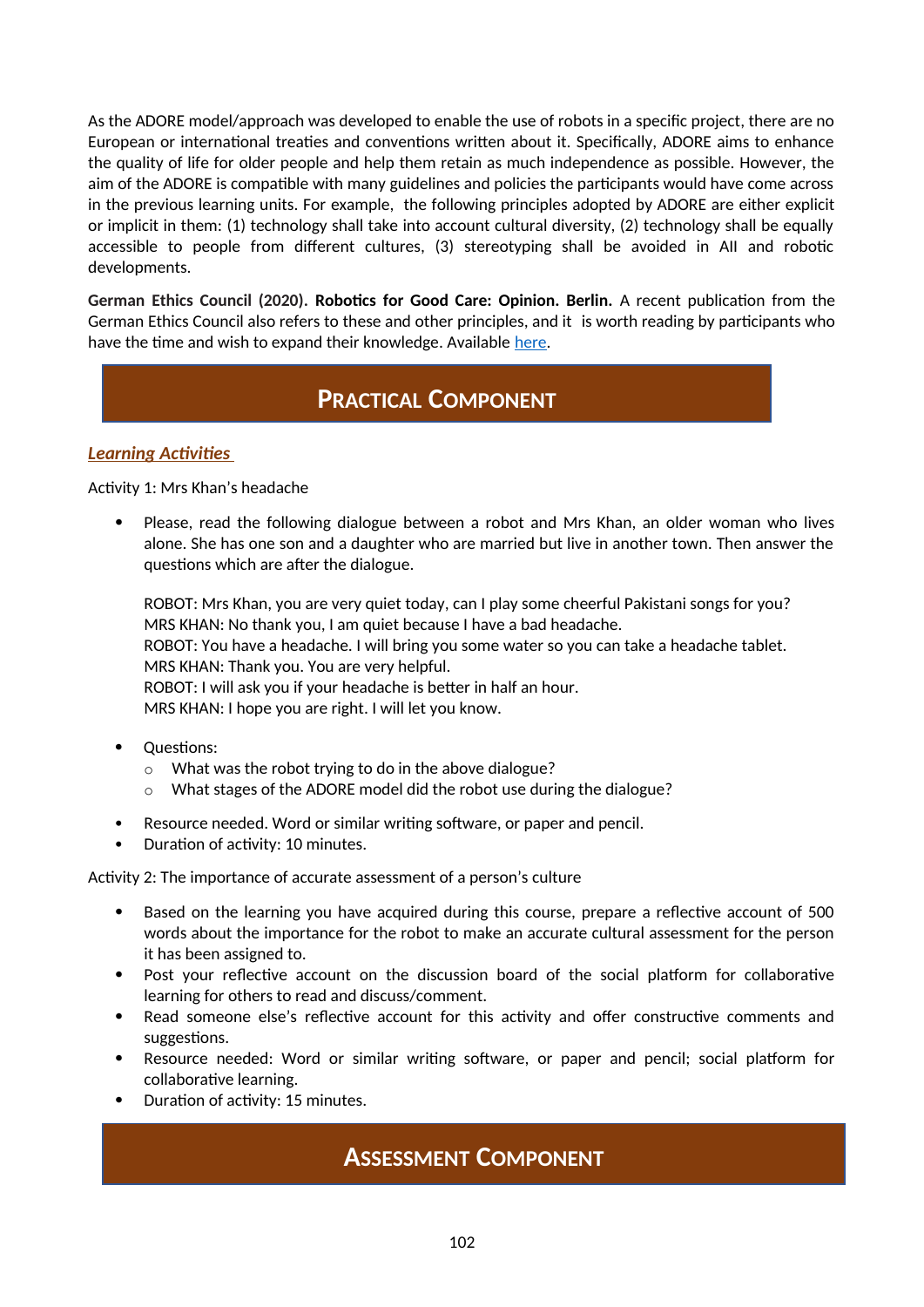### *Assessment Activities*

Activity 1. Mrs Khan's has a headache again.

- Answer the following questions based on the dialogue 'Mrs Khan's headache'.
	- o What ADORE steps has the robot adopted?
	- o How did the robot demonstrate culturally appropriate actions?
	- $\circ$  Suggest a sentence or a question the robot could use to show more awareness of Mrs Khan's culture.
	- o What principles and values associated with this learning unit has the robot used during its encounter with Mrs Khan?
- Resources needed: Word or similar writing software, or paper and pencil.
- Duration of activity: 5 minutes.

Activity 2: Crossword

• Complete the crossword puzzle about the ADORE model (available [here\)](https://crosswordlabs.com/view/the-adore-model).



#### **Across**

2. The ADORE model helps us collect culture-generic and culture ---------data

4. What does the ADORE model help us NOT to do?

5. What is the 4th step in the ADORE model?

**Down** 

1. Which is the first step in the ADORE model?

3. Which metaphor has culture been likened to?

- Resource needed: [CrosswordLabs](https://crosswordlabs.com/), a tool for online crossword puzzles.
- Duration of activity: 5 minutes.

## **EVALUATION COMPONENT**

### *Participants to evaluation*

The online evaluation questionnaire of each Learning unit is completed by the MOOC participants (students and student/facilitators) on Survey Monkey

### *What to evaluate*